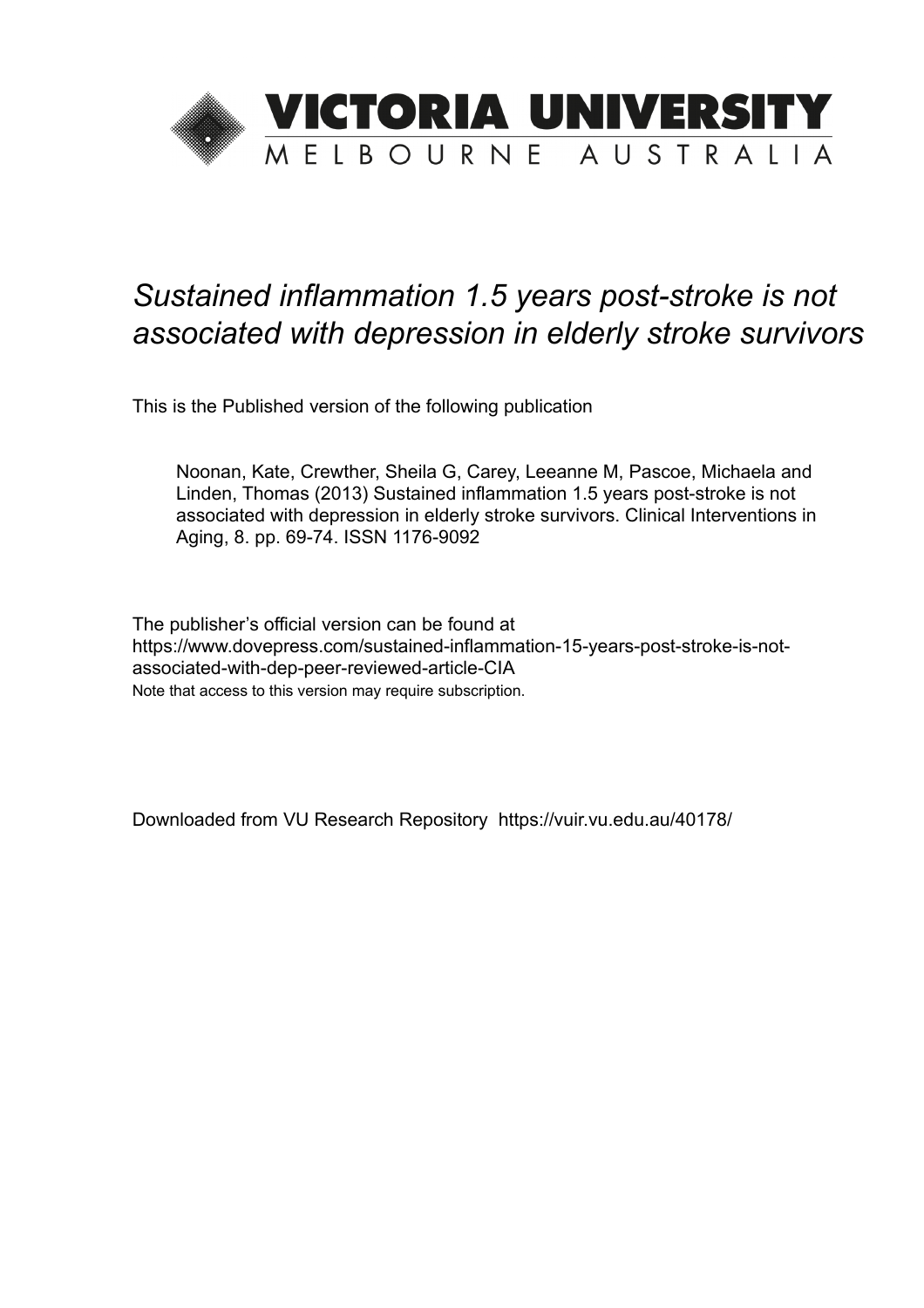ORIGINAL RESEARCH

# Sustained inflammation 1.5 years post-stroke is not associated with depression in elderly stroke survivors

Number of times this article has been viewed This article was published in the following Dove Press journal: Clinical Interventions in Aging 21 January 2013

Kate Noonan<sup>1,2</sup> Sheila G Crewther<sup>1,2</sup> Leeanne M Carey<sup>2,4</sup> Michaela C Pascoe<sup>5</sup> Thomas Linden<sup>2,3</sup>

1 School of Psychological Science, La Trobe University, Bundoora, Victoria, Australia; <sup>2</sup>Florey Institute of Neuroscience and Mental Health, Melbourne Brain Centre, Heidelberg, Victoria, Australia; 3 Institute of Neuroscience and Physiology, University of Gothenburg, Gothenburg, Sweden; 4 Department of Occupational Therapy, School of Allied Health, La Trobe University, Bundoora, Victoria, Australia; <sup>5</sup>Brain Sciences Institute, Swinburne University, Melbourne, Australia

Correspondence: Kate Noonan School of Psychological Science, La Trobe University, Melbourne, Australia Tel +61 3 9479 2290 Fax +61 3 9479 1956 Email k[.noonan@latrobe.edu.au](mailto:k.noonan@latrobe.edu.au)

**Background:** Depression is common in elderly stroke survivors and has been associated with systemic inflammation. We aimed to investigate an elderly population of Swedish stroke patients for evidence of sustained peripheral inflammation 18 months post-stroke and to identify if inflammation is associated with post-stroke depression at 18 months post-stroke.

**Methods:** The Barthel Index was used to measure the level of impairment in activities of daily living at 3 days post-stroke. Serum concentrations of inflammation markers, ie, C-reactive protein and white cell count, were measured in 149 stroke patients (mean age  $81 \pm 5.33$  years, 35% male) at 18 months post-stroke, and a comparison was made with an age-matched sample of elderly Swedish individuals who had not suffered a stroke. At the same visit, clinical depression was diagnosed according to the Diagnostic and Statistical Manual of Mental Disorders, Third Edition-Revised criteria. Severity of depression was assessed using the Montgomery-Asberg Depression Rating Scale (MADRS).

**Results:** Mean C-reactive protein and white cell count levels in stroke patients were significantly elevated at 18 months post-stroke compared with population probands. Disability scores were associated with MADRS depression scores, but C-reactive protein and white cell count were not.

**Conclusion:** We found evidence for a sustained peripheral inflammatory response at 18 months post-stroke. C-reactive protein and white cell count were not associated with depression in this study.

**Keywords:** geriatric, inflammatory, ischemia, mood

#### **Introduction**

Ischemic and hemorrhagic stroke affects 16 million people worldwide annually, with the risk of stroke doubling with each decade of life after the age of 55 years.<sup>1</sup> Poststroke depression is particularly common, affecting at least one third of all stroke patients, and adversely affecting the response to rehabilitation and quality of life.<sup>2</sup> A number of risk factors are associated with the presentation of post-stroke depressive symptomatology including stroke severity,<sup>3</sup> severity of stroke disability,<sup>4</sup> a history of prior stroke,<sup>4</sup> a history of clinical depression,<sup>5</sup> female gender,<sup>4,6,7</sup> single relationship status,<sup>7</sup> and cardiovascular disease.<sup>6</sup> Recent research on post-stroke depression has begun to focus on the association between depression and inflammation-mediated apoptosis.8

Ischemic stroke induces a central and peripheral inflammatory response.<sup>9</sup> The brain responds to ischemic injury with an acute and prolonged inflammatory response, characterized by rapid infiltration of microglia, upregulation of proinflammatory cytokines,

**<http://dx.doi.org/10.2147/CIA.S38547>**

Clinical Interventions in Aging 2013:8 69–74

© 2013 Noonan et al, publisher and licensee Dove Medical Press Ltd. This is an Open Access article which permits unrestricted noncommercial use, provided the original work is properly cited.

**69**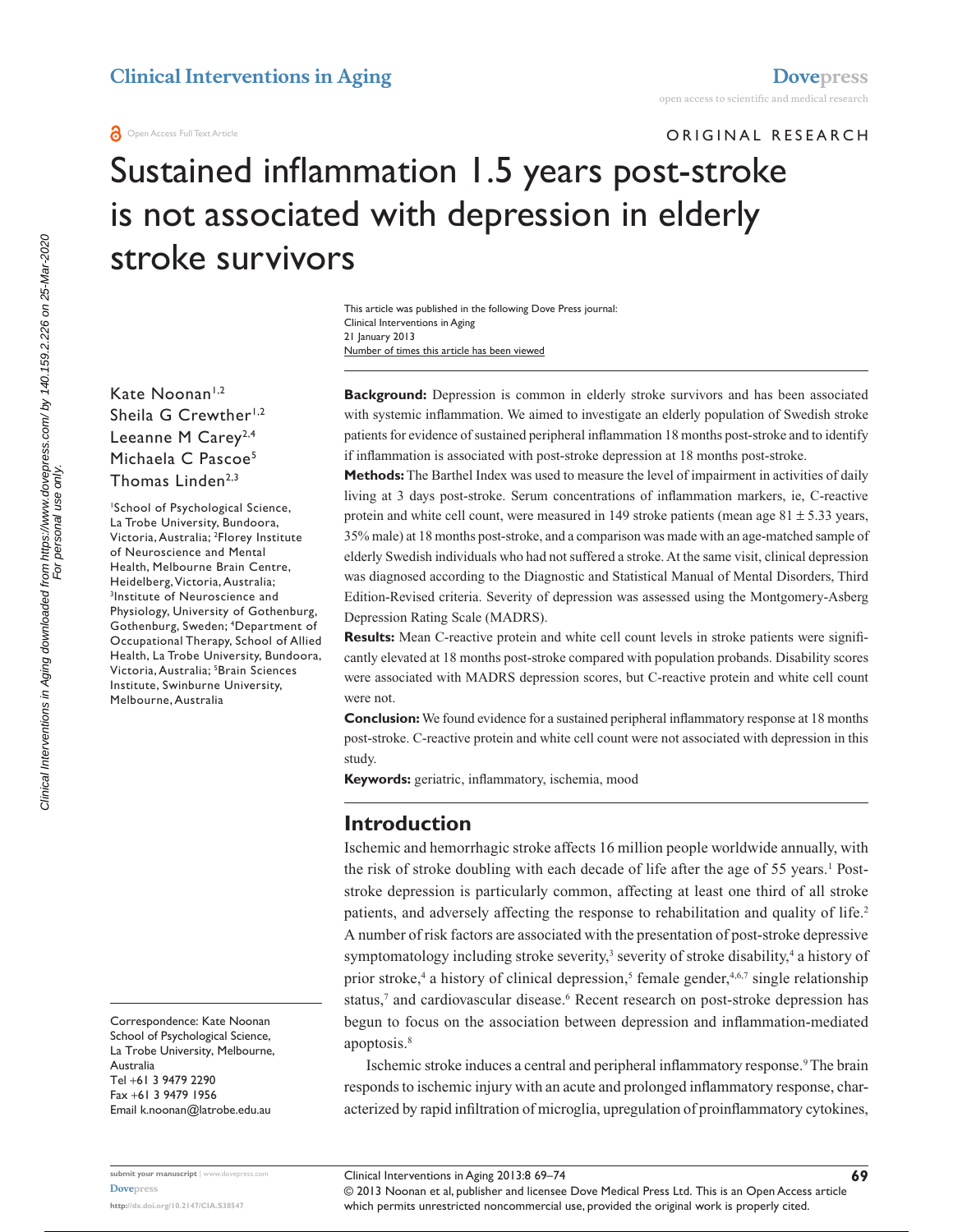**[Dovepress](www.dovepress.com)**

and infiltration into the ischemic tissue.<sup>10</sup> Recruitment of neutrophils has been detected within the first 24 hours of adult stroke.<sup>11</sup> Macrophage recruitment starts later, with elevations seen at 3 days after stroke onset.<sup>12</sup> Peripheral inflammatory molecules, ie, interleukin (IL)-1β, IL-6, IL-18, and tumor necrosis factor alpha, are elevated within the first 24 hours, reach peak levels around 2–3 days, and remain elevated at 3 months post-stroke.13–15 Peripheral C-reactive protein and white cell count are increased within 24 hours of stroke onset, correlate with infarct size, and remain elevated at even 3 and 12 months after stroke onset.<sup>16</sup> The current study aimed to identify whether there was evidence for sustained peripheral inflammation 18 months post-stroke, as defined by elevated C-reactive protein and white blood cell expression in peripheral blood samples, compared with an age-matched nonstroke cohort.

Upregulation of inflammatory cytokines has also been associated with clinical depression.<sup>2</sup> Relatively few studies have examined the association between inflammation and post-stroke depression. A recent study found a significant association between serum IL-18 measured at day 7 poststroke and Montgomery-Asberg Depression Rating Scale (MADRS) depression scores at 2 weeks and 6 months after stroke onset.17 Studies have also found nonsignificant trends for elevated C-reactive protein in patients with post-stroke depression measured within a month of stroke.18–20 However, to our knowledge, no studies have examined the association between the inflammatory markers, C-reactive protein and white cell count, and depression in elderly stroke survivors as long as 1.5 years after stroke. Thus, it is important to clarify if these factors correlate with the post-stroke depression that has already been shown to affect at least a third of a much studied cohort of elderly stroke patients.<sup>21,22</sup> Given the risk factors described above, this study aimed to identify whether there was evidence for sustained peripheral inflammation 18 months post-stroke, as defined by elevated C-reactive protein and white cell count expression, in peripheral blood samples compared with an age-matched cohort and to identify if the inflammatory markers, C-reactive protein and white cell count, female gender, cardiovascular comorbidity, and impairment in activities of daily living post-stroke, are associated with post-stroke depression among chronic stroke survivors.

#### **Materials and methods** Subjects and study protocol

Participants were selected from the Gothenburg 70+ Stroke study,<sup>23</sup> that included individuals aged at least 70 years who presented to Sahlgrenska University Hospital, Gothenburg, Sweden, between February 1, 1993 and May 17, 1994 with an acute focal neurological deficit of no other apparent cause than cerebrovascular events and confirmed by routine investigations and acute computed tomography scans. Patients were excluded if brain computed tomography showed extracerebral or subarachnoid hemorrhage or a cerebral tumor, or if the patient was comatose ( $n = 17, 20\%$ ). Patients were also excluded if they presented with symptoms beginning more than 7 days prior to admission, required specialized neurological care  $(n = 46, 53\%)$ , lived in a nursing home at the time of admission, or if there was no available bed in the stroke unit. Patients were later contacted by letter, and subsequently by phone, to arrange a hospital-based appointment 1.5 years after stroke. If unable to attend the hospital, the examination took place in the participants' homes ( $n = 15, 10\%$ ). Relevant medical information obtained from participants included risk factors for stroke, including history of previous stroke and cardiovascular disease (predating the index stroke). Informed consent was provided following written and verbal information to participants or their closest relatives. Ethics approval was granted by the ethics committee for medical research at the University of Gothenburg (33/94). Mean age at follow-up was  $81 \pm 5.33$  (range 70.8–92.8) years.

#### Control reference data

Control participant reference data relating to C-reactive protein and white cell count were sourced from the National Health and Nutrition Examination Survey, 1999–2002,  $(n = 4472 \text{ men and } 5212 \text{ women})$  and from the Cardiovascular Health Study ( $n = 2227$  men and 2924 women), which are large population-based studies of community-dwelling elderly individuals aged 80 years and over. $24,25$ 

#### Biomarker collection

C-reactive protein was analyzed from venous blood samples taken at 1.5 years after stroke drawn into gel tubes, turned over at least five times, and centrifuged according to the manufacturer's specifications for 10 minutes after coagulation. Serum was separated and stored at room temperature until analysis with turbidimetry. White cell count was analyzed by automated particle count of white blood cells taken in ethylenediamine tetra-acetic acid tubes at 1.5 years after stroke.

#### Diagnostic criteria

Assessments of depression were conducted by a neurologist/psychiatrist (TL) unaware of lesion information at the time of or during the interview (1.5 years after

**70**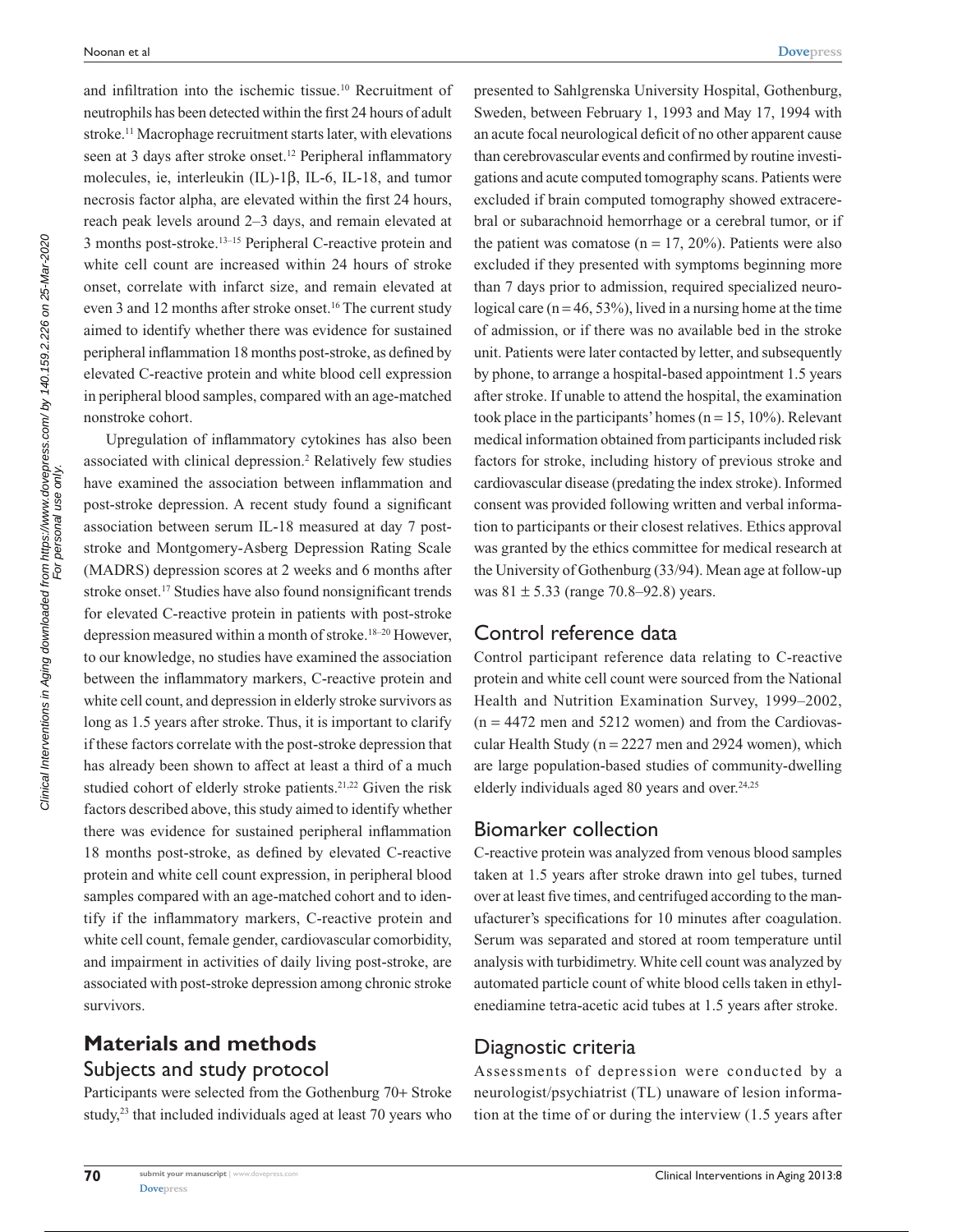stroke). Clinical depression was diagnosed according to DSM-III-R (Diagnostic and Statistical Manual Of Mental Disorders, Third Edition-Revised)<sup>26</sup> criteria. Depressive symptomatology was assessed using the MADRS.<sup>27</sup> The diagnostic procedure involved a consensus conference with a second neurologist and psychiatrist prior to determination of final diagnoses. The Barthel Index was used as a functional measure of independence in activities after stroke.28

#### Statistical methods

The statistical analysis was conducted using the SPSS version 18 package (SPSS Inc, Chicago, IL). Preliminary analyses were performed to ensure assumptions of normality, linearity, and homoscedasticity were met. When assumptions were violated, square-root transformations were performed to maintain a normal distribution. Transformed variables included C-reactive protein values and MADRS depression scores. All statistical analyses were performed using the transformed values. Hierarchical multiple regression was used.

## **Results** Characteristics of observational cohort study population

Table 1 shows the characteristics of stroke survivors. Of the 243 patients at stroke admission,  $32\%$  (n = 77) had passed away while  $7\%$  (n = 17) declined to participate, leaving 149 volunteer patients at the 1.5-year follow-up. Of those participating,  $66\%$  were female (n = 67) and 34% were male  $(n = 35)$ . Mean age at follow-up was  $81 \pm 5.33$  (70.8–92.8) years. Female MADRS scores were one point higher than those observed among male participants. A higher percentage of men than women were diagnosed with major depression (17.1% versus 10.4%) and depressive disorder not otherwise specified (DDNOS, 8.6% versus 4.4%). More females were diagnosed with dysthymia (16.4% versus 2.9%). Stroke disability scores were more severe among women than in men. More male than female participants had recurrent stroke (25.7% versus 10.4%) and cardiovascular disease (25.7% versus 23.9%). C-reactive protein levels and white cell counts were comparable between male and female participants.

## Comparison of study population with literature-sourced control data

Independent-samples *t*-tests show that stroke survivors had significantly higher C-reactive protein levels (*t*[101] = 3.58,

| <b>Table I Patient characteristics</b> |  |
|----------------------------------------|--|
|----------------------------------------|--|

|                               | n  | Mean (SE)<br>or $% (n)$ | Median |
|-------------------------------|----|-------------------------|--------|
| Female                        |    |                         |        |
| Age, years                    | 67 | 82.1 (0.62)             | 83.07  |
| <b>MADRS</b>                  | 67 | 11.24(1.06)             | 9      |
| Major depressive episode      | 67 | $10.4\%$ (n = 7)        |        |
| Dysthymia                     | 67 | $16.4\%$ (n = 11)       |        |
| <b>DDNOS</b>                  | 67 | 4.4% ( $n = 3$ )        |        |
| Stroke disability - mild      | 67 | $92.5\%$ (n = 62)       |        |
| Stroke disability - moderate  | 67 | 4.5% ( $n = 2$ )        |        |
| Stroke disability - severe    | 67 | $3.0\%$ (n = 2)         |        |
| Previous stroke               | 67 | $10.4\%$ (n = 7)        |        |
| Previous heart disease        | 67 | $23.9\%$ (n = 16)       |        |
| CRP (mg/L)                    | 67 | 2.83(0.10)              | 2.57   |
| <b>WCC (10<sup>9</sup>/L)</b> | 67 | 6.72(0.23)              | 6.60   |
| Male                          |    |                         |        |
| Age, years                    | 35 | 79.70 (0.76)            | 79.98  |
| <b>MADRS</b>                  | 35 | 10.15(1.58)             | 7      |
| Major depressive episode      | 35 | $17.1\%$ (n = 6)        |        |
| Dysthymia                     | 35 | $2.9\%$ (n = 1)         |        |
| <b>DDNOS</b>                  | 35 | $8.6\%$ (n = 3)         |        |
| Stroke disability - mild      | 35 | $85.7\%$ (n = 30)       |        |
| Stroke disability - moderate  | 35 | $14.3\%$ (n = 5)        |        |
| Stroke disability - severe    | 35 | $0\%$ (n = 0)           |        |
| Previous stroke               | 35 | $25.7\%$ (n = 9)        |        |
| Previous heart disease        | 35 | $25.7\%$ (n = 9)        |        |
| CRP (mg/L)                    | 35 | 2.71(0.14)              | 2.45   |
| <b>WCC (10<sup>9</sup>/L)</b> | 35 | 6.40(0.26)              | 6.20   |

**Abbreviations:** MADRS, Montgomery-Asberg Depression Rating Scale; DDNOS, depressive disorder not otherwise specified; CRP, C-reactive protein; WCC, white cell count.

*P* = 0.001) and white cell counts (*t*[101] = 2.21, *P* = 0.029) than individuals not affected by stroke.

#### Analysis of depression

Stroke patients diagnosed with depression had higher mean values for C-reactive protein and white cell count than those without depression (10.44 versus 10.17 for C-reactive protein and 6.85 versus 6.47 for white cell count). However, there was no significant difference in levels of C-reactive protein or white cell count between stroke patients diagnosed with major depression, dysthymia, or DDNOS and those that were not  $(t[101] = 0.09, P = 0.932$  and  $t[101] = 1.04$ ,  $P = 0.303$ , respectively).

Table 2 shows the nonstandardized (B) and standardized (β) regression coefficients, the standard error of the coefficients (SE B), and the change in  $\mathbb{R}^2$  after entry of each additional block of independent variables to the regression. To control for gender and stroke disability, which are strongly associated with post-stroke depression, $3,6$  these variables were entered together into the first block. Cardiovascular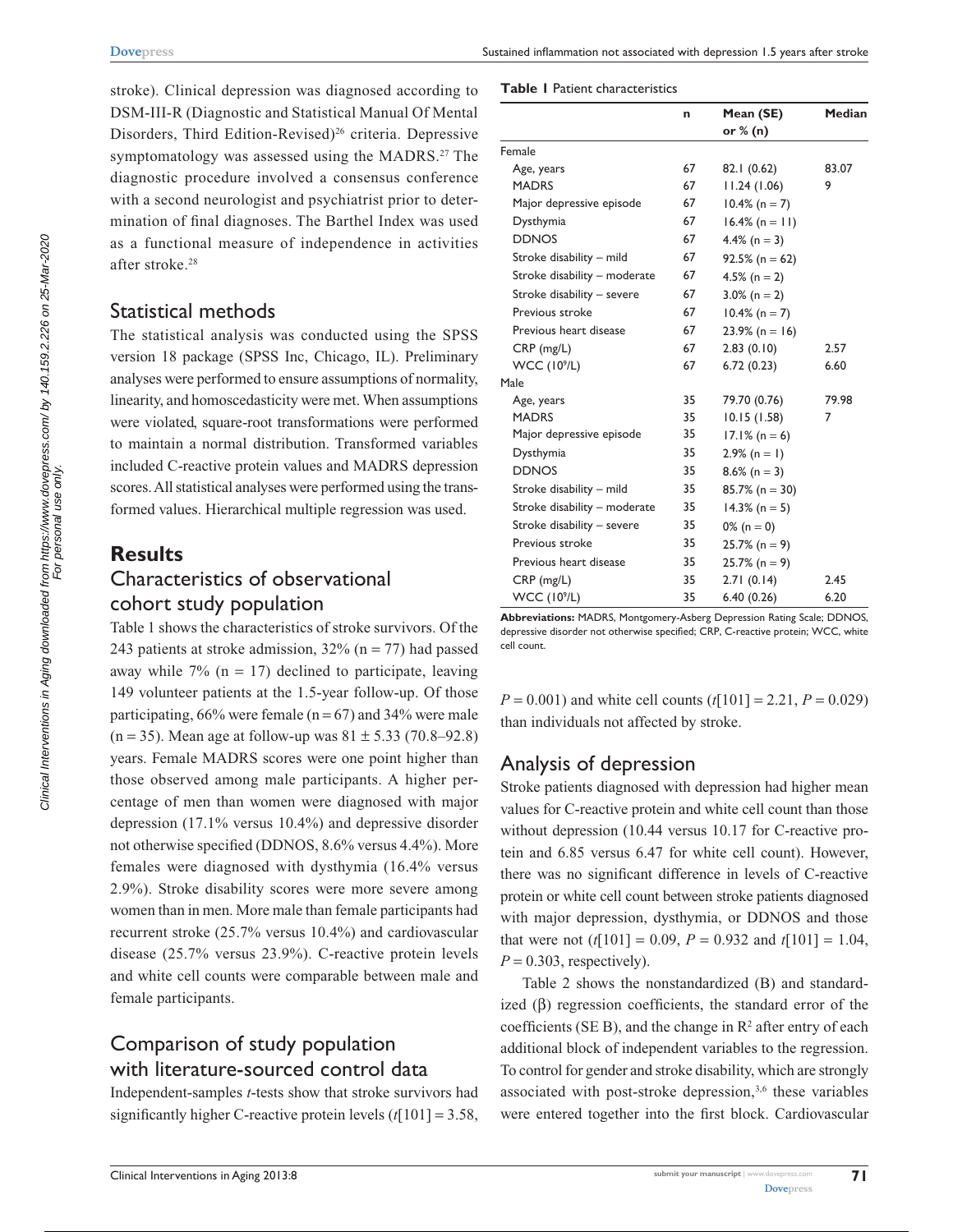|  |  | Table 2 Results from hierarchical multiple regression analysis |  |
|--|--|----------------------------------------------------------------|--|
|  |  |                                                                |  |

|                               | в       | SE B | β        | $\mathbb{R}^2$ |
|-------------------------------|---------|------|----------|----------------|
| Step I                        |         |      |          | 0.087          |
| Constant                      | 5.23    | 0.76 |          |                |
| Gender                        | $-0.50$ | 0.26 | $-0.18$  |                |
| Stroke disability             | $-0.62$ | 0.27 | $-0.22*$ |                |
| Step 2                        |         |      |          | 0.049          |
| Constant                      | 5.10    | 0.75 |          |                |
| Gender                        | $-0.58$ | 0.26 | $-0.21*$ |                |
| Stroke disability             | $-0.63$ | 0.26 | $-0.23*$ |                |
| Previous heart disease        | 0.61    | 0.29 | $0.20*$  |                |
| Previous stroke               | 0.37    | 0.37 | 0.10     |                |
| Step 3                        |         |      |          | 0.013          |
| Constant                      | 4.94    | 0.94 |          |                |
| Gender                        | $-0.56$ | 0.26 | $-0.20*$ |                |
| Stroke disability             | $-0.66$ | 0.26 | $-0.24*$ |                |
| Previous heart disease        | 0.63    | 0.29 | $0.20*$  |                |
| Previous stroke               | 0.37    | 0.36 | 0.10     |                |
| $CRP$ (mg/L)                  | 0.19    | 0.16 | 0.12     |                |
| <b>WCC (10<sup>9</sup>/L)</b> | $-0.05$ | 0.07 | $-0.06$  |                |

**Notes:** Nonstandardized (B), and standardized (β) regression coefficients, standard error of coefficients (SE B), and change in  $R<sup>2</sup>$  after each block of independent variables associated with depression at 1.5 years post-stroke,  $R^2 = 0.01$  for step 1, and 0.00 for steps 2 and 3.  $*P < 0.05$ .

**Abbreviations:** CRP, C-reactive protein; WCC, white cell count.

disease and previous stroke have also been identified to correlate highly with post-stroke depression, and therefore were entered into block two. The third block consisted of C-reactive protein and white cell count. Gender and stroke disability explained 8.7% of the variance in depression scores, with stroke disability contributing significantly to MADRS depression scores  $(t = -2.34; P = 0.02)$ . Addition of cardiovascular disease and previous stroke explained an additional 4.9% of the variance in MADRS depression scores (the model as a whole explained a total of 13.6%), with a history of cardiovascular disease significantly predicting MADRS depression scores  $(t = 2.09; P = 0.04)$ . Addition of C-reactive protein and white cell count explained an additional 1.3% of the variance in depression scores (the total amount explained by the model was 14.9%), but C-reactive protein and white cell count were not independently associated with MADRS depression scores.

#### **Discussion**

To our knowledge, this is the first observational cohort study to examine the relationship between peripheral inflammation and depression in elderly stroke survivors at 1.5 years after stroke. We provide evidence of a sustained peripheral inflammatory response characterized by elevated levels of C-reactive protein and total white cell count at 18 months after stroke. This is consistent with previous research indicating that C-reactive protein

and white cell count are elevated at 3 and 12 months after stroke.<sup>9,29</sup> It is also consistent with a study involving immunohistopathological characterization of inflammatory molecule expression in 137 cases of post-mortem human cerebral infarct (where the age of lesions ranged from one day to 53 years after stroke onset), suggesting that chronic inflammation may persist for years after stroke onset.<sup>12</sup> Our results also showed that cardiovascular comorbidity was associated with depression at 18 months post-stroke. Many risk factors for stroke, such as diabetes, hypertension, and atherosclerosis, are associated with elevated inflammatory profiles.30 Thus, it is likely that stroke patients have a pre-existing hyperinflammatory state that is associated with ischemic risk and recurrent stroke.<sup>31</sup>

Our analyses showed that, while C-reactive protein and white cell count were elevated among stroke survivors, these factors were not associated with MADRS depression scores or depression diagnosis (using DSM-III-R criteria for major depression, dysthymia or DDNOS). While different from some studies conducted in the general population, these results are consistent with results from other studies in patients with cardiovascular disease.32 Results are also consistent with our recent meta-analysis showing no association of poststroke depression with a variety of inflammatory mediators measured within one month after stroke (C-reactive protein, IL-18, IL-6, or tumor necrosis factor alpha).<sup>33</sup> In particular, Jimenez et al,<sup>34</sup> McKechnie et al,<sup>20</sup> and Rothenburg<sup>35</sup> found nonsignificant trends for higher levels of C-reactive protein in patients (recruited from stroke units) with post-stroke depression, measured 10–35 days after stroke onset and defined using DSM-IV (Diagnostic and Statistical Manual Of Mental Disorders, Fourth Edition, Text Revision) diagnostic criteria or by a cutoff score on the Center for Epidemiologic Studies Depression scale. White cell count has not previously been studied in relation to depression in stroke survivors. A recent study of the proinflammatory cytokine, serum IL-18, showed that serum IL-18 measured at 7 days was significantly associated with MADRS depression scores at 2 weeks and 6 months after stroke onset ( $n = 100$ ).<sup>17</sup> However, studies with fewer participants ( $n = 30$  and  $n = 47$ ) and using DSM-IV diagnostic criteria to classify depression report nonsignificant trends for an association of IL-18 levels and post-stroke depression in the first 10 days after stroke.<sup>35,36</sup> Trends for associations of other proinflammatory cytokines (IL-6 and tumor necrosis factor alpha) with post-stroke depression have also been reported at 7–30 days post-stroke.17,19,34 As expected, impairment in activities of daily living at 3 days after stroke onset independently predicted MADRS depression scores. This is consistent with previous research indicating that the level of

Clinical Interventions in Aging downloaded from https://www.dovepress.com/ by 140.159.2.226 on 25-Mar-2020 For personal use only.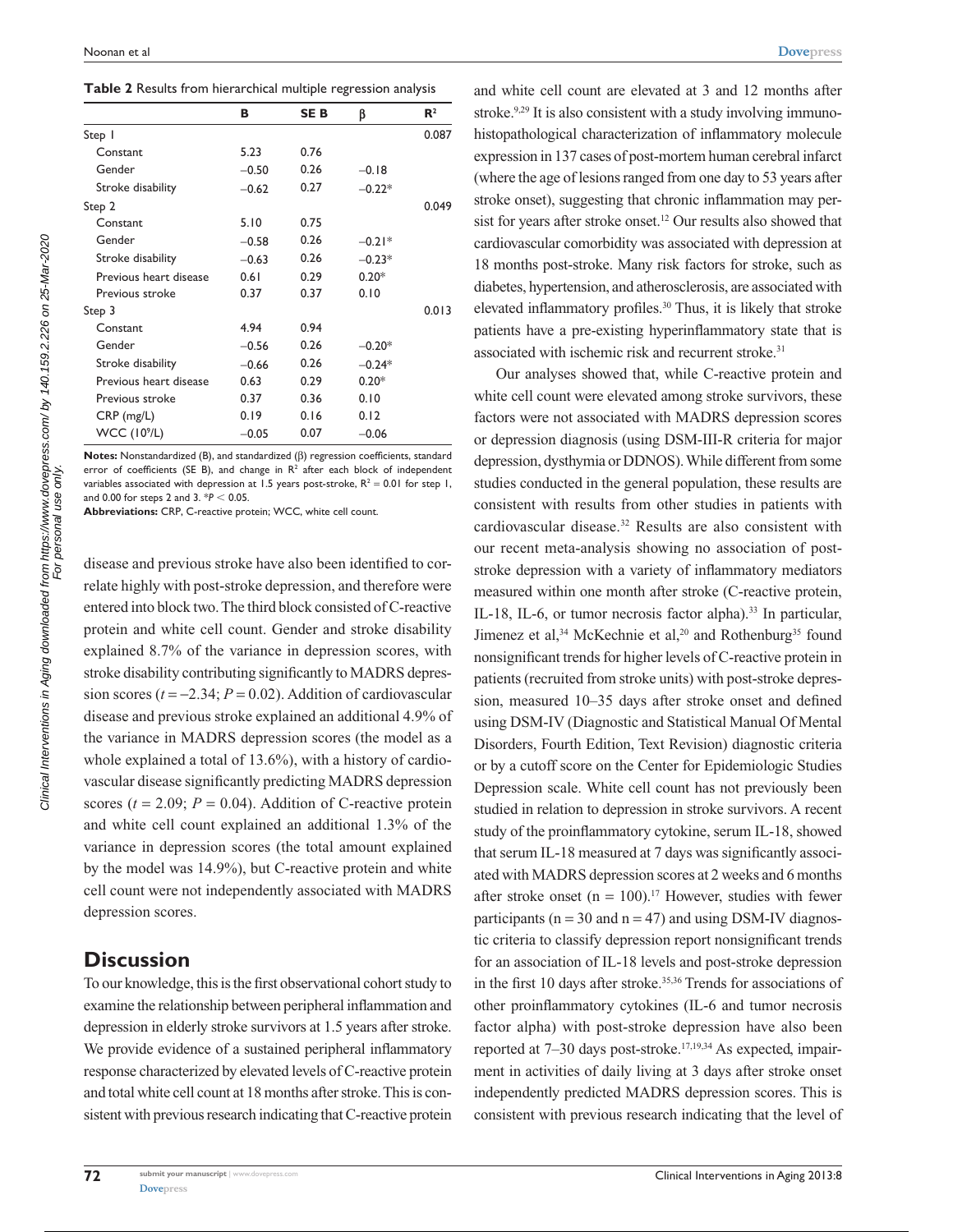post-stroke impairment predicts depression at 3,37 and 6 and 123 months post-stroke.

One strength of our study, is the thorough diagnostic workup in stroke patients. However, an important methodological limitation is that these data were collected in the 1990s, so DSM-III-R criteria were used to diagnose depression. Few studies have compared the diagnostic classification systems in relation to major depression. In a study of 176 outpatients with unipolar depression, DSM-III-R criteria diagnosed more patients with melancholia (22.7%) than DSM-IV criteria (16.5%).<sup>38</sup> In another study of 65 patients with unipolar depression, melancholic depression was diagnosed more frequently using DSM-IV (56.9%) than DSM-III-R criteria (50.8%).<sup>39</sup> Thus, some misclassification was inevitable. Our findings would benefit from replication with more markers of inflammation and with repeated measures of inflammatory markers in the same cohort. Measurement of inflammatory markers was performed on one occasion in this study. The results would be considered more robust with repeated measures of inflammatory markers over a period of time. While efforts were made to control for potentially confounding variables, infarct volume and brain volume were not available for assessment to add to our model.

#### **Conclusion**

The current study aimed to identify whether there was evidence for sustained peripheral inflammation 18 months following stroke as defined by elevated C-reactive protein and white cell count expression in peripheral blood samples compared with an age-matched cohort and to identify if the inflammatory markers, C-reactive protein and white cell count, were associated with post-stroke depression among chronic stroke survivors. In this study, elderly stroke survivors had elevated inflammatory markers 18 months post-stroke compared with age-matched population controls. However, this increased inflammatory state was not associated with depressive disorders, and thus cannot explain the increased prevalence of depression after stroke or distinguish those at an increased risk of depression.

## **Acknowledgment**

The authors thank Christian Blomstrand and Ingmar Skoog for valuable support in the underlying studies and Valter Sundh. This study was supported by the Amlövs Research Foundation and the Göteborg-Södra Bohuslän R&D office.

#### **Disclosure**

The authors report no conflicts of interest in this work.

#### **References**

- 1. Lloyd-Jones D, Adams R, Carnethon M, et al. Heart disease and stroke statistics – 2009 update: a report from the American Heart Association Statistics Committee and Stroke Statistics Subcommittee. *Circulation*. 2009;119(3):480–486.
- 2. Pohjasvaara T, Vataja R, Leppavuori A, Kaste M, Erkinjuntti T. Cognitive functions and depression as predictors of poor outcome 15 months after stroke. *Cerebrovasc Dis*. 2002;14(3–4):228–233.
- 3. Berg A, Palomaki H, Lehtihalmes M, Lonnqvist J, Kaste M. Poststroke depression: an 18-month follow-up. *Stroke*. 2003;34(1):138–143.
- 4. Paolucci S, Gandolfo C, Provinciali L, Torta R, Sommacal S, Toso V. Quantification of the risk of post-stroke depression: the Italian multicenter observational study DESTRO. *Acta Psychiatr Scand*. 2005; 112(4):272–278.
- 5. Hackett ML, Anderson CS. Frequency, management, and predictors of abnormal mood after stroke: the Auckland Regional Community Stroke (ARCOS) study, 2002 to 2003. *Stroke*. 2006;37(8):2123–2128.
- 6. Leentjens AF, Aben I, Lodder J, Verhey FR. General and diseasespecific risk factors for depression after ischemic stroke: a two-step Cox regression analysis. *Int Psychogeriatr*. 2006;18(4):739–748.
- 7. Zhang T, Wang C, Liu L, et al. A prospective cohort study of the incidence and determinants of post-stroke depression among the mainland Chinese patients. *Neurol Res*. 2010;32(4):347–352.
- 8. Pascoe MC, Crewther SG, Carey LM, Crewther DP. Inflammation and depression: why poststroke depression may be the norm and not the exception. *Int J Stroke*. 2011;6(2):128–135.
- 9. Emsley HC, Smith CJ, Gavin CM, et al. An early and sustained peripheral inflammatory response in acute ischaemic stroke: relationships with infection and atherosclerosis. *J Neuroimmunol*. 2003;139(1–2): 93–101.
- 10. Jin R, Yang G, Li G. Inflammatory mechanisms in ischemic stroke: role of inflammatory cells. *J Leukoc Biol*. 2010;87(5):779–789.
- 11. Nilupul Perera M, Ma HK, Arakawa S, et al. Inflammation following stroke. *J Clin Neurosci*. 2006;13(1):1–8.
- 12. Mena H, Cadavid D, Rushing EJ. Human cerebral infarct: a proposed histopathologic classification based on 137 cases. *Acta Neuropathol*. 2004;108(6):524–530.
- 13. Perini F, Morra M, Alecci M, Galloni E, Marchi M, Toso V. Temporal profile of serum anti-inflammatory and pro-inflammatory interleukins in acute ischemic stroke patients. *Neurol Sci*. 2001;22(4):289–296.
- 14. Fassbender K, Rossol S, Kammer T, et al. Proinflammatory cytokines in serum of patients with acute cerebral ischemia: kinetics of secretion and relation to the extent of brain damage and outcome of disease. *J Neurol Sci*. 1994;122(2):135–139.
- 15. Ferrarese C, Mascarucci P, Zoia C, et al. Increased cytokine release from peripheral blood cells after acute stroke. *J Cereb Blood Flow Metab*. 1999;19(9):1004–1009.
- 16. Black S, Kushner I, Samols D. C-reactive protein. *J Biol Chem*. 2004; 279(47):48487–48490.
- 17. Yang L, Zhang Z, Sun D, Xu Z, Zhang X, Li L. The serum interleukin-18 is a potential marker for development of post-stroke depression. *Neurol Res*. 2010;32(4):340–346.
- 18. Schmidt W, Roesler A, Kretzschmar K, Ladwig K, Junker R, Berger K. Functional and cognitive consequences of silent stroke discovered using brain magnetic resonance imaging in an elderly population. *J Am Geriatr Soc*. 2004;52(7):1045–1050.
- 19. Rothenburg LS. *Exploring the Biological Correlates of Post-Stroke Depression*. Master of Science Thesis. Toronto, Canada: Graduate Department of Pharmaceutical Sciences, University of Toronto; 2008.
- 20. McKechnie F, Lewis S, Mead G. A pilot observational study of the association between fatigue after stroke and C-reactive protein. *J R Coll Physicians Edinb*. 2010;40(1):9–12.